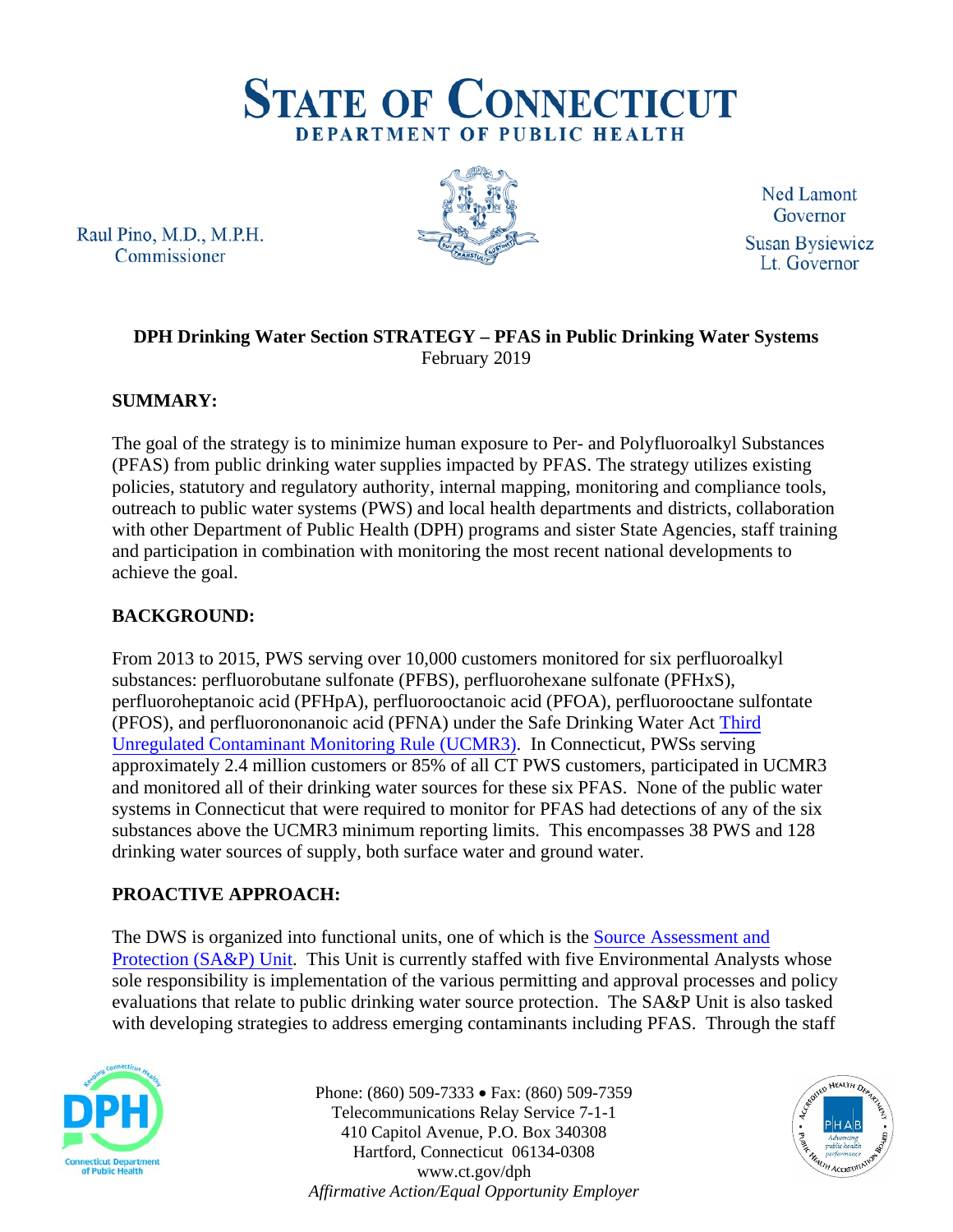DWS PFAS Strategy February 2019 Page **2** of **3**

of the SA&P Unit, the DWS has been actively participating in the national conversation on PFAS and developing internal capacity to address PFAS in both proactive and reactive manners.

Proactive approaches to protecting public health are the cornerstone of [Connecticut public](https://portal.ct.gov/-/media/Departments-and-Agencies/DPH/dph/drinking_water/pdf/CTStatutesRegsforProtectionofDWSpdf.pdf?la=en)  [drinking water laws](https://portal.ct.gov/-/media/Departments-and-Agencies/DPH/dph/drinking_water/pdf/CTStatutesRegsforProtectionofDWSpdf.pdf?la=en) and [policies.](https://portal.ct.gov/-/media/OPM/IGP/ORG/cdupdate/20132018FINALCDPLANrevJune2017pdf.pdf?la=en) The following laws are being used as a part of the DWS's PFAS strategy:

- Connecticut is the only state in the nation that does not allow sewage discharges upstream of public drinking water surface supplies pursuant to [Connecticut General](https://www.cga.ct.gov/current/pub/chap_446k.htm#sec_22a-417) Statutes (CGS) [section 22a-417.](https://www.cga.ct.gov/current/pub/chap_446k.htm#sec_22a-417) This statute provides Connecticut residents consuming public drinking water with a protective barrier from contaminants that are typically found in waste water that does not exist elsewhere in the country.
- Connecticut requires all public water systems that serve over 1,000 individuals to prepare a plan pursuant to [CGS section 25-32d.](https://www.cga.ct.gov/current/pub/chap_474.htm#sec_25-32d) The contents of the plan are set forth in the Regulations of Connecticut State Agencies (RCSA) section 25-32d-1 through 6. Each individual water supply plan contains ["an evaluation of source protection measures."](https://eregulations.ct.gov/eRegsPortal/Browse/RCSA/%7BFB1C6880-3C5C-49F4-A04E-03FAE5262CF2%7D) [Circular Letter 2018-20](https://portal.ct.gov/-/media/Departments-and-Agencies/DPH/dph/drinking_water/pdf/DWS-Circular-Letter-2018-20-PFAS-Eval-WSP-Systems.pdf) was sent to public drinking water systems that serve over 1,000 individuals ordering all public water systems to update their inventory of land use activities under this section to include potential PFAS generators. The DWS worked with a subcommittee of the CT Section of the American [Water Works Association](https://ctawwa.org/content.php?page=Source_Water_Protection_Committee) to develop a spreadsheet for use by all of the public water systems subject to this statutory requirement. This spreadsheet was distributed to all applicable public water systems through Circular Letter 2019-03.
- Public drinking water systems that utilize surface water supplies must annually inspect all the properties within the public drinking water supply watersheds pursuant to [RCSA](https://eregulations.ct.gov/eRegsPortal/Browse/RCSA/%7B2D6B6B06-2C2B-473C-9CC8-2C3AE5176549%7D) [section 19-13-B102\(b\)](https://eregulations.ct.gov/eRegsPortal/Browse/RCSA/%7B2D6B6B06-2C2B-473C-9CC8-2C3AE5176549%7D) and report to the DWS on their inspection results. The goal of the inspections is to identify violations of the public health code and work with the appropriate authority to ensure that appropriate measures are implemented to protect public health. New for the 2019 inspection cycle, the public water systems will have identified potential PFAS generators and inspected them. The DWS has scheduled a watershed inspector training for August of 2019 which will include a presentation on outreach to and inspection of potential PFAS generators.
- The DWS is using its authority under [CGS section 16-262m](https://www.cga.ct.gov/current/pub/chap_283.htm#sec_16-262m) "Construction specifications for water companies" and [CGS section 25-32](https://www.cga.ct.gov/current/pub/chap_474.htm#sec_25-32) "Department of Public Health jurisdiction over and duties concerning water supplies, water companies and operators of water treatment plants and water distribution system" to require all applicants for new public drinking water supplies to test for the six UCMR3 PFAS and provide analysis results prior to DPH approval of the use of new public drinking water sources of supply for human consumption. All public water systems and local directors of health were notified of this requirement through Circul[ar Letter 2018-19.](https://portal.ct.gov/-/media/Departments-and-Agencies/DPH/dph/drinking_water/pdf/DWS-Circular-Letter-2018-19-PFAS-UPDATE.pdf)
- The DWS has a dedicated [web page](https://portal.ct.gov/DPH/Drinking-Water/DWS/Per--and-Polyfluoroalkyl-Substances) to provide educational materials on PFAS. This web page is frequently updated as new information becomes available. The information provided can be used for multiple purposes including educating consumers of public drinking water and providing outreach to entities that may generate PFAS.